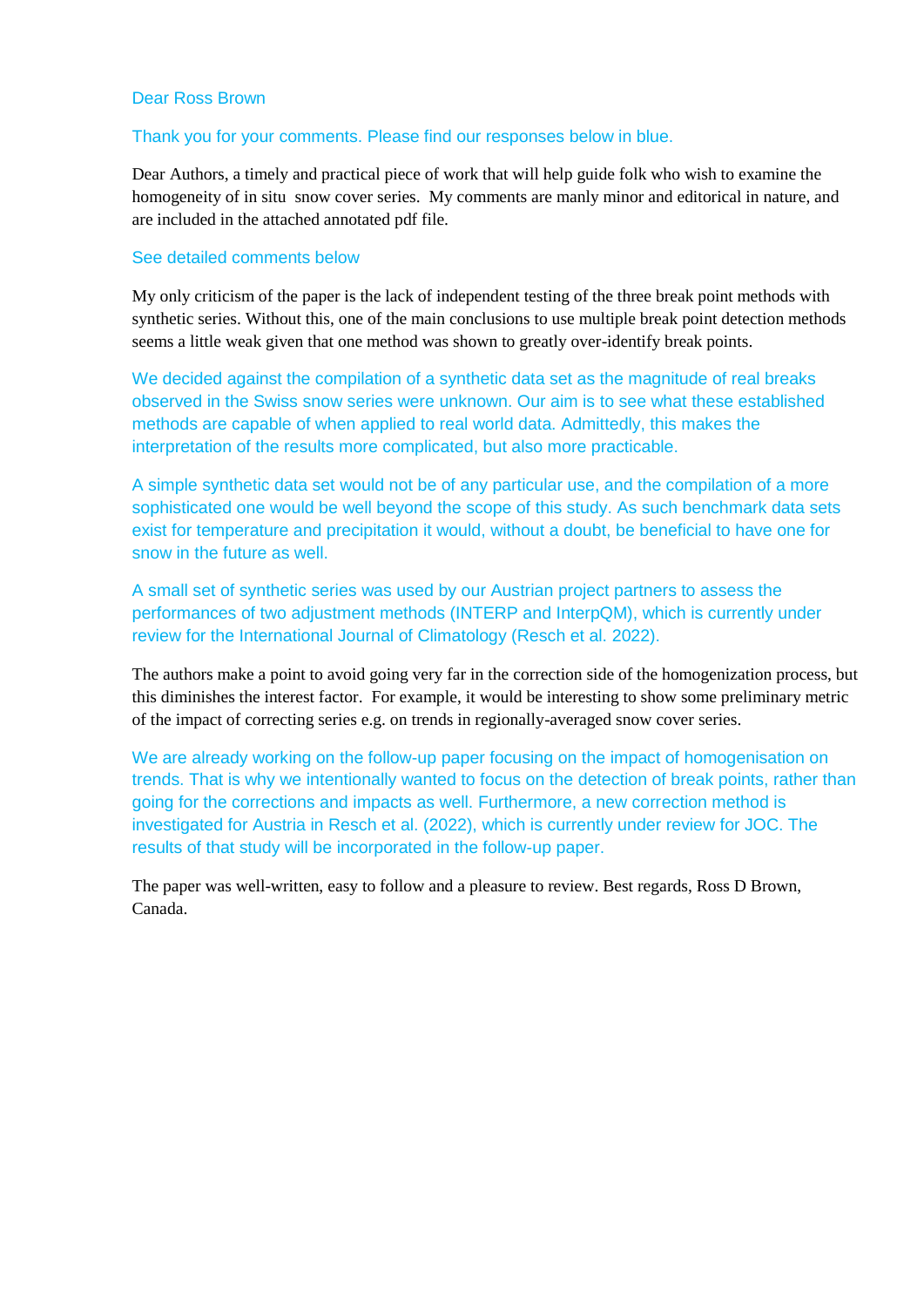# **Detailed comments referring to the annotated PDF**

 $1.3^{\circ}$ 

rephrased accordingly to: have rarely been applied to snow cover related time series.

### $L5$ : added: monthly

# L5/6:

rephrased accordingly: The multi-method approach allowed us to compare the different methods and to establish more robust results using a consensus of at least two change points in close proximity to each other.

# L8:

# Sentence rephrased: of which

L10: This suggests break points are mostly random features. Did you apply any method to assess the probability distribution of shifts to get some idea of their statistical significance? e.g. shift detections in randomly generated series versus observed series using a bootstrapping approach.

No, we did not. However, Figure 3 shows the applied corrections as a metric for the size of the detected breaks. The impact on significance (as well as trends) will be addressed in a follow-up study already in preparation.

L17: This seems a rather round about way to say that the data series have to be adjusted to remove the inhomogeneities - that is the real challenge; detecting the changes is the easy bit!

We do not agree that detecting break points is easy. From a strictly technical point of view that maybe true, however, the interpretation of the results from these methods is far from easy as this study shows. We highlighted that even the "easy" part of the homogenisation process is actually far from it. Furthermore, this is the reason why we only focused on break point detection and not included trends and further impact analyses, which are investigated in a follow-up study.

L66: Hard to see why there would be an elevation dependence in break point detection. Can you elaborate a bit on this.

The availability (and quality) of reference series is key for proper break point detections. Availability of snow in Switzerland is highly elevation dependent and our stations range from 200 to 2500 m a.s.l. To test the hypothesis that lower stations might not have enough goodquality reference series to properly detect break points, elevation dependence is an easy way to do so.

L67: Are the detected break points consistent with changes inferred from available metadata? Sentence rephrased accordingly

L69: This sentence is a bit confusing. I think what you are trying to say is "Are break point results similar for different snow cover variables". Rephrased as suggested

L83: Table 3? Yes, table 3, rectified.

L85: This is confusing as annual series were used in the break point detection analysis. Yes, break points are detected using annual means, but the methods themselves require monthly input data to run properly.